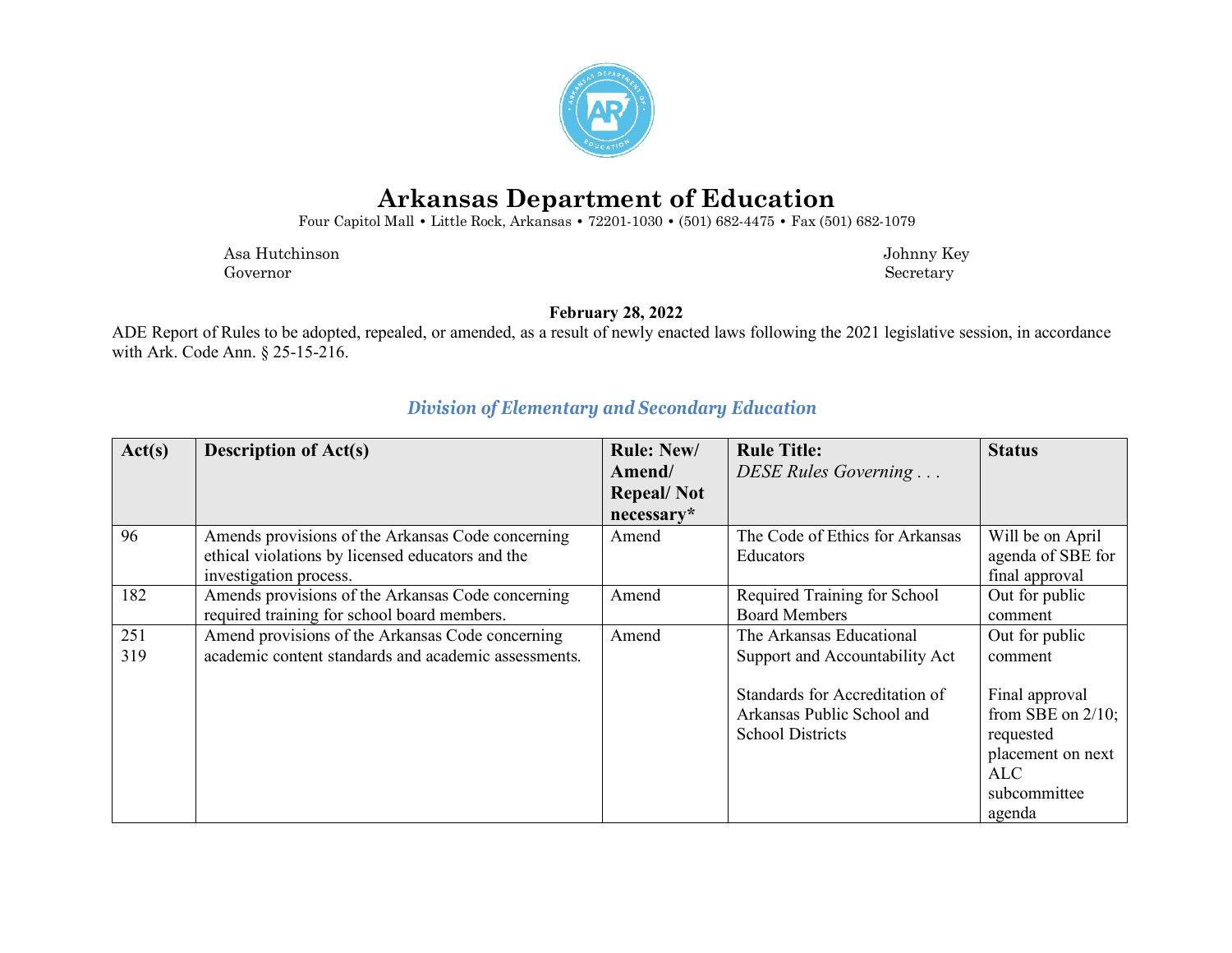| $\overline{320}$  | Amends provisions of the Arkansas Code concerning<br>mandated vision screenings for public school students<br>and requires rules to address the tests, procedures,<br>equipment, and instruments that shall be used to perform<br>eye and vision screenings.                                                                                                                                      | Amend | Eye and Vision Screening Report<br>in Arkansas Public Schools                | Out for public<br>comment                                                                                        |
|-------------------|---------------------------------------------------------------------------------------------------------------------------------------------------------------------------------------------------------------------------------------------------------------------------------------------------------------------------------------------------------------------------------------------------|-------|------------------------------------------------------------------------------|------------------------------------------------------------------------------------------------------------------|
| 322               | Amends provisions of the Arkansas Code concerning<br>enhanced student achievement funding (formerly NSL<br>funding) and requires rules that shall include the process<br>for submitting an enhanced student achievement plan;<br>the process for monitoring the expenditure of ESA<br>funds; and the specific requirements, qualifications, and<br>criteria for allowable supports and resources. | Amend | <b>Student Special Needs Funding</b>                                         | Out for public<br>comment                                                                                        |
| 490               | Amends provisions of the Arkansas Code concerning<br>school choice, including deadlines and notification<br>procedures.                                                                                                                                                                                                                                                                           | Amend | <b>School Choice</b>                                                         | Final approval<br>from SBE on $2/10$ ;<br>requested<br>placement on next<br><b>ALC</b><br>subcommittee<br>agenda |
| 513<br>657<br>746 | Amend provisions of the Arkansas Code concerning<br>teaching licenses and add provisions for noncitizens,<br>university professors and assistant professors.                                                                                                                                                                                                                                      | Amend | <b>Educator Licensure</b>                                                    | Out for public<br>comment                                                                                        |
| 544<br>644        | Amend provisions of the Arkansas Code concerning<br>visual art and music instruction.                                                                                                                                                                                                                                                                                                             | Amend | Visual Art and Music Instruction                                             | Final approval<br>from SBE on $2/10$ ;<br>requested<br>placement on next<br><b>ALC</b><br>subcommittee<br>agenda |
| 545<br>647        | Amend provisions of the Arkansas Code concerning<br>technical and vocational education including the general<br>control and supervision of all programs of vocational,<br>technical, and occupational education in secondary<br>institutions.                                                                                                                                                     | Amend | <b>DCTE Policies and Procedures</b><br>for Career and Technical<br>Education | Final                                                                                                            |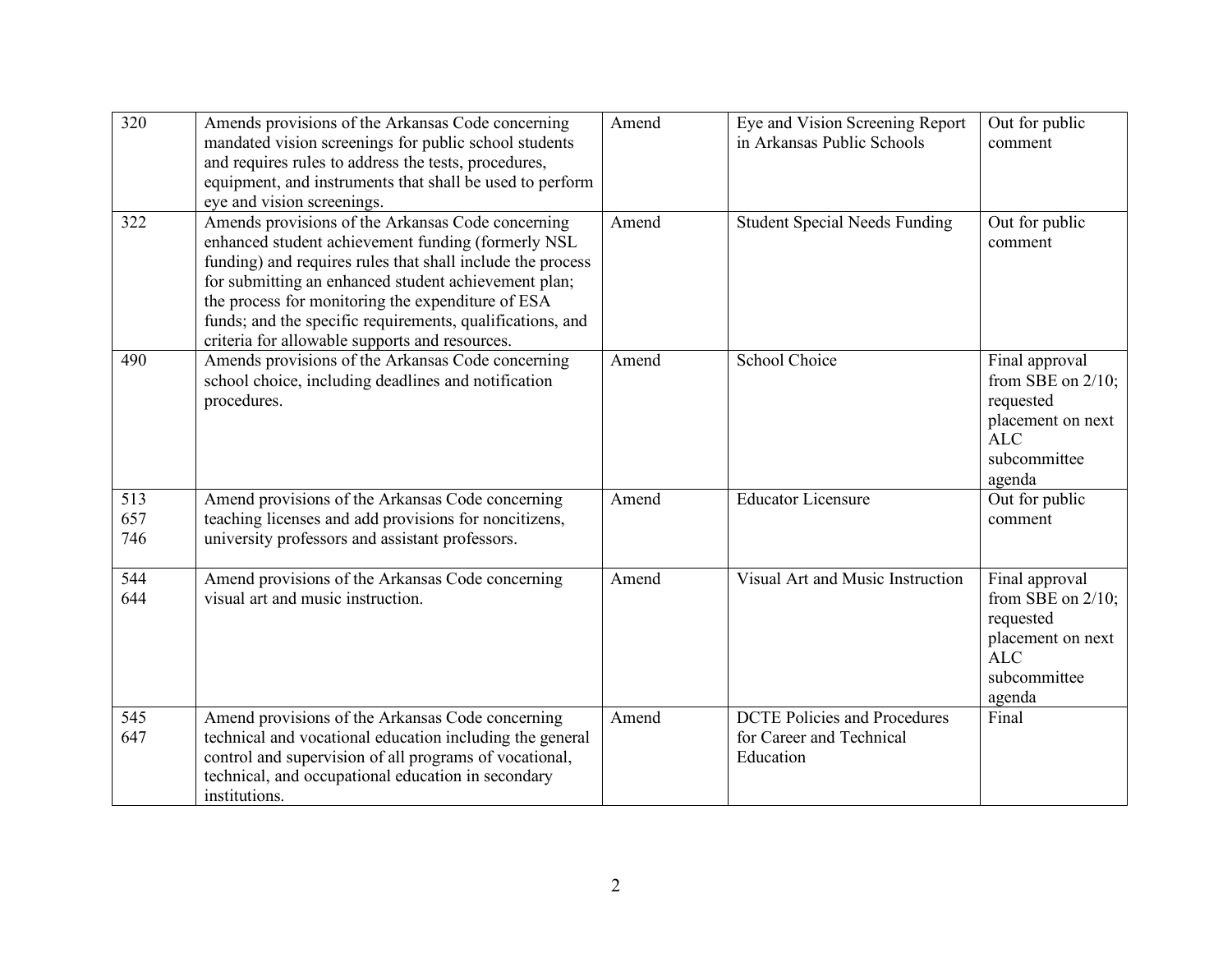| 551<br>622 | Amend provisions of the Arkansas Code concerning<br>school resource officers and require that a school district<br>board of directors and the local law enforcement agency<br>with jurisdiction adopt a memorandum of understanding<br>governing school resource officers and that school<br>resource officers and certain public school employees<br>complete specialized training. | New        | School Safety                                                              | Review by Safe<br>Schools<br>Committee before<br><b>State Board</b>                                              |
|------------|--------------------------------------------------------------------------------------------------------------------------------------------------------------------------------------------------------------------------------------------------------------------------------------------------------------------------------------------------------------------------------------|------------|----------------------------------------------------------------------------|------------------------------------------------------------------------------------------------------------------|
| 620<br>648 | Establishes the Arkansas Center for School Safety of the<br>Criminal Justice Institute Advisory Board and requires<br>the Division to promulgate rules specifying how school<br>district compliance with school safety requirements<br>shall be verified.                                                                                                                            |            |                                                                            |                                                                                                                  |
| 606        | Amends provisions of the Arkansas Code concerning<br>reading programs and curriculum and requires the ADE<br>to hire an Education Ombudsman.                                                                                                                                                                                                                                         | Amend      | The Right to Read Act                                                      | Out for public<br>comment                                                                                        |
| 630        | Requires all fingerprints to be in electronic format.                                                                                                                                                                                                                                                                                                                                | Amend      | <b>Background Checks</b>                                                   | Will be on April<br>agenda of SBE for<br>final approval                                                          |
| 646        | Requires school districts to develop a three-year teacher<br>and administrator recruitment and retention plan<br>focusing on minority races and ethnicities to increase<br>diversity in the district and include annual goals.                                                                                                                                                       | <b>New</b> | <b>Teacher and Administrator</b><br><b>Recruitment and Retention Plans</b> | Determined rules<br>are not necessary<br>at this time;<br>guidance being<br>developed                            |
| 650        | Provides rulemaking authority to DESE.                                                                                                                                                                                                                                                                                                                                               | New        | The School Counseling<br>Improvement Act                                   | Drafting in<br>process                                                                                           |
| 662        | Amends provisions of the Arkansas Code concerning<br>when a district proposes to close a school received<br>through voluntary annexation.                                                                                                                                                                                                                                            | Amend      | Consolidation and Annexation of<br><b>Public School Districts</b>          | Final approval<br>from SBE on $2/10$ ;<br>requested<br>placement on next<br><b>ALC</b><br>subcommittee<br>agenda |
| 678<br>688 | Amend provisions of the Arkansas Code concerning<br>notification procedures for review of Act 1240 waivers<br>and what provisions may not be waived.                                                                                                                                                                                                                                 | Amend      | Act 1240 Waivers                                                           | Final approval<br>from SBE on $2/10$ ;<br>requested                                                              |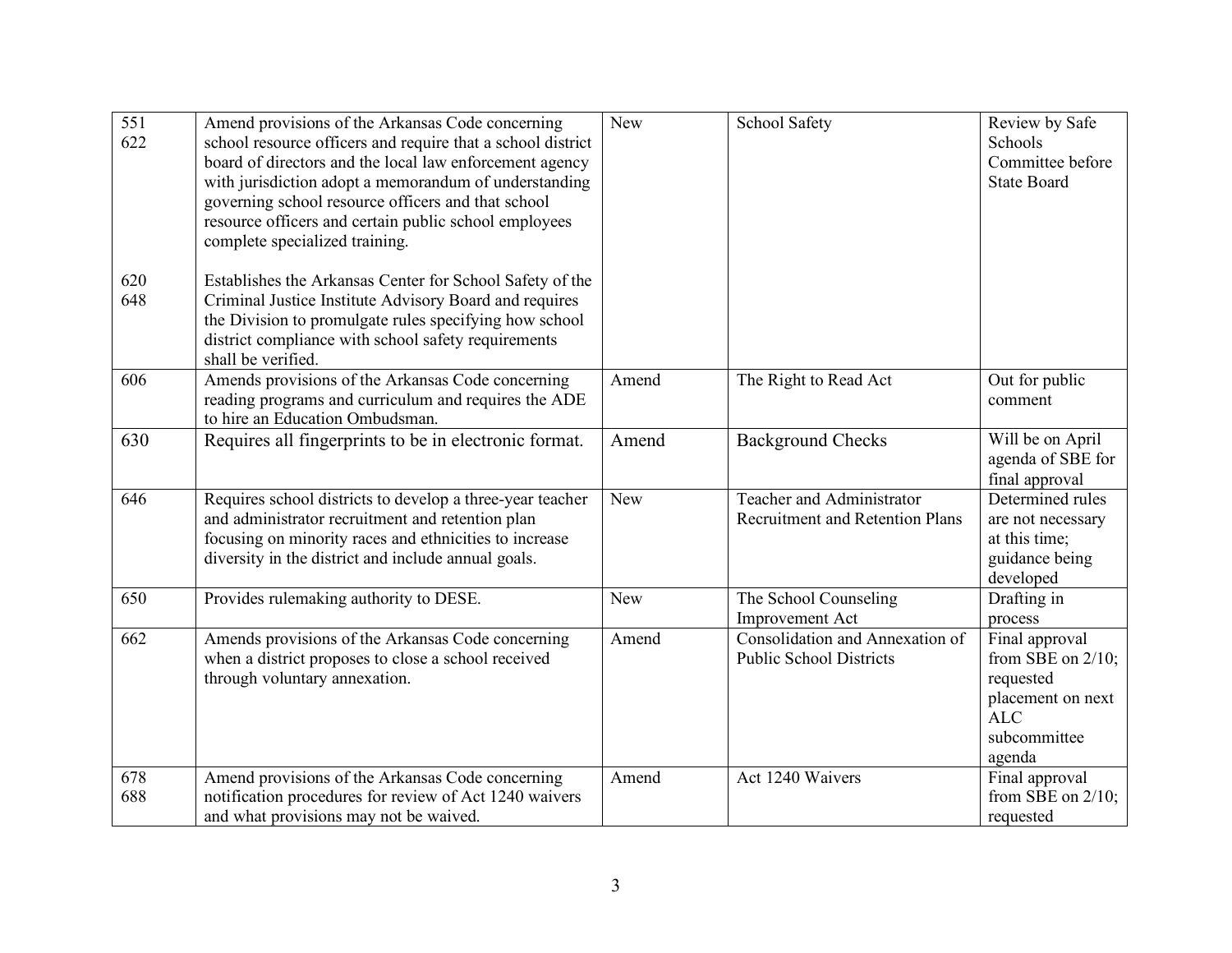| 679<br>680 | Created the Teacher Salary Equalization Fund to<br>provide additional funding dedicated to increasing<br>teacher salaries.                                                                   | Amend      | The Educator Compensation<br>Reform Program and the Teacher<br><b>Salary Equalization Fund</b> | placement on next<br><b>ALC</b><br>subcommittee<br>agenda<br>Guidance issued<br>via CM FIN-21-<br>048; holding rules |
|------------|----------------------------------------------------------------------------------------------------------------------------------------------------------------------------------------------|------------|------------------------------------------------------------------------------------------------|----------------------------------------------------------------------------------------------------------------------|
|            |                                                                                                                                                                                              |            |                                                                                                | until after year 1<br>implementation                                                                                 |
| 689<br>741 | Amend provisions of the Arkansas Code concerning the<br>Succeed Scholarship Program including application,<br>award, and eligibility.                                                        | Amend      | The Succeed Scholarship<br>Program                                                             | Drafted pending<br>stakeholder review                                                                                |
| 774        | Amends provisions of the Arkansas Code concerning<br>public charter schools and waivers available to public<br>school districts.                                                             | Amend      | <b>Charter Schools</b>                                                                         | On March SBE<br>agenda for final<br>approval                                                                         |
| 820        | Creates the Arkansas Student Protection Act, which<br>prohibits public school districts from entering into a<br>transaction with an entity that performs, induces, or<br>provides abortions. | <b>New</b> | The Arkansas Student Protection<br>Act                                                         | Final approval<br>from SBE on $2/10$ ;<br>requested<br>placement on next<br><b>ALC</b><br>subcommittee<br>agenda     |
| 909        | Enables districts to receive both declining enrollment<br>and student growth funding.                                                                                                        | Amend      | Declining Enrollment and Student<br>Growth Funding                                             | Out for public<br>comment                                                                                            |
| 912        | Creates the Arkansas Tutoring Corps Act to support the<br>implementation of a sustainable tutoring program in<br>response to learning loss.                                                  | New        | The Arkansas Tutoring Corps                                                                    | Final rule<br>approved by SBE<br>on 12/29/21;<br>requested<br>placement on next<br>ALC<br>subcommittee<br>agenda     |
| 958        | Creates the Star-Spangled Banner Act requiring school<br>districts to play the star-spangled banner at certain<br>events.                                                                    | <b>New</b> | The Star-Spangled Banner Act                                                                   | Out for public<br>comment                                                                                            |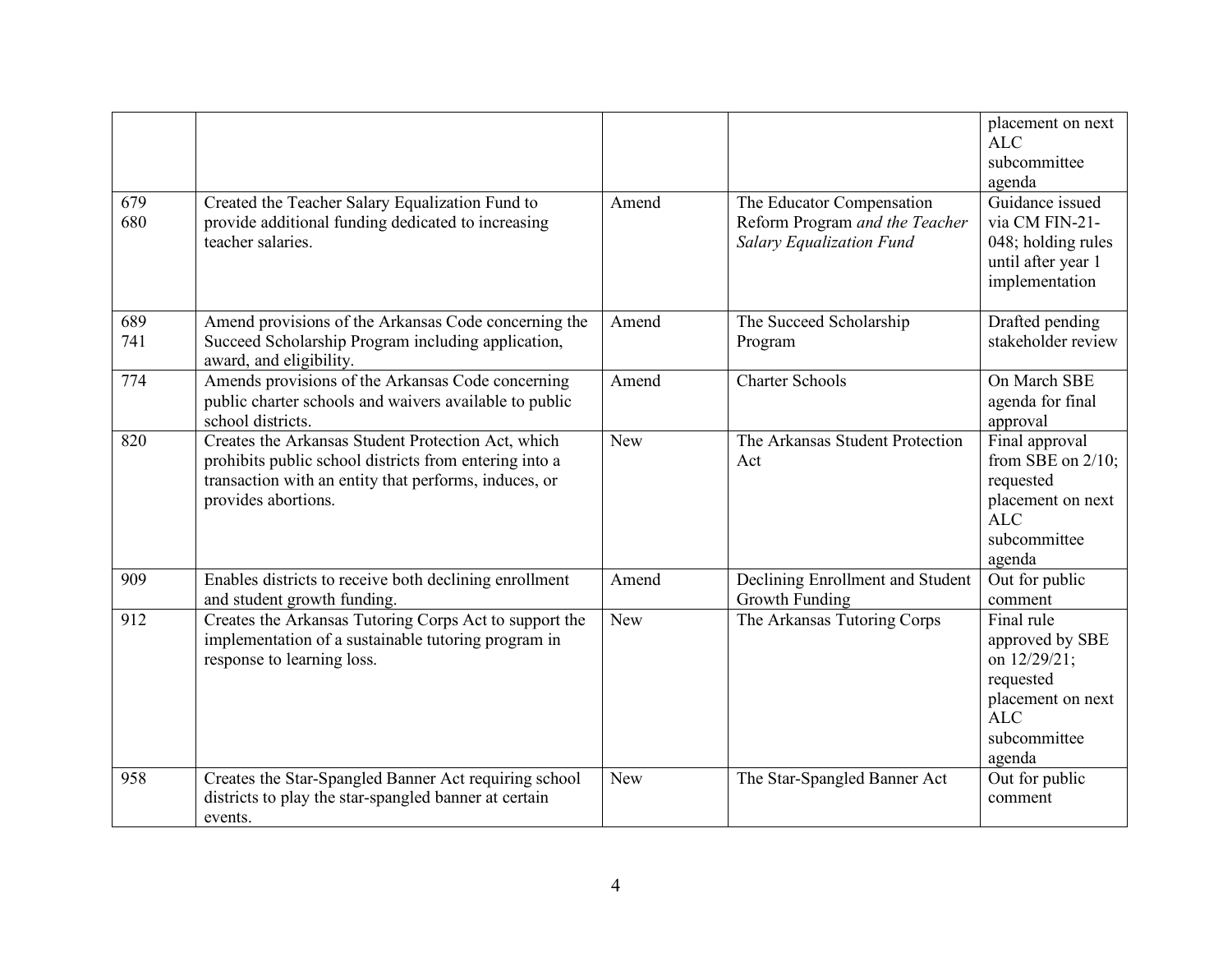| 959          | Requires the State Board to adopt a policy requiring the<br>pledge of allegiance and a moment of silence in public<br>schools.                                                                                                                                                                                                                                                                                                                                                                                                                                                                                                        | Not necessary |                                                                                       | ALC approved<br>exclusion from<br>Act 595<br>reporting<br>requirements<br>12/15 |
|--------------|---------------------------------------------------------------------------------------------------------------------------------------------------------------------------------------------------------------------------------------------------------------------------------------------------------------------------------------------------------------------------------------------------------------------------------------------------------------------------------------------------------------------------------------------------------------------------------------------------------------------------------------|---------------|---------------------------------------------------------------------------------------|---------------------------------------------------------------------------------|
| 1031         | Creates the Arkansas Military Child School Transitions<br>Act.                                                                                                                                                                                                                                                                                                                                                                                                                                                                                                                                                                        | New           | The Arkansas Military Child<br><b>School Transitions Act</b>                          | On March SBE<br>agenda for final<br>approval                                    |
| 1050         | Amends the law concerning the health and safety of<br>public school students and requires the Division of<br>Elementary and Secondary Education, in coordination<br>with the Arkansas State Board of Nursing, to<br>promulgate rules concerning the administration of an<br>emergency dose medication to a public school student<br>with adrenal insufficiency by trained public school<br>personnel.                                                                                                                                                                                                                                 | Amend         | Insulin and Glucagon<br><b>Administration for Students</b><br>Diagnosed with Diabetes | Out for public<br>comment                                                       |
| 1070<br>1074 | Creates the Healthy Active Arkansas Schools Act and<br>requires the Division of Elementary and Secondary<br>Education, in consultation with the Department of<br>Health, to develop guidance for public schools to<br>address the following priorities and require that the<br>following priorities be included in the public school's or<br>open-enrollment public charter school's health and<br>wellness priority: physical and built environment,<br>nutritional standards and access to healthy foods,<br>physical education and activity, and breastfeeding<br>practices, as applicable. Addresses food in vending<br>machines. | Amend         | Nutrition and Physical Activity<br>Standards and Body Mass Index                      | Drafting in<br>process                                                          |
| 1089         | Requires school nurses to participate in nursing<br>professional development, requires the Division to<br>develop an education program for school nurses, and<br>requires districts to participate in the annual health<br>services survey.                                                                                                                                                                                                                                                                                                                                                                                           | Amend         | Professional Development                                                              | Drafting in<br>process                                                          |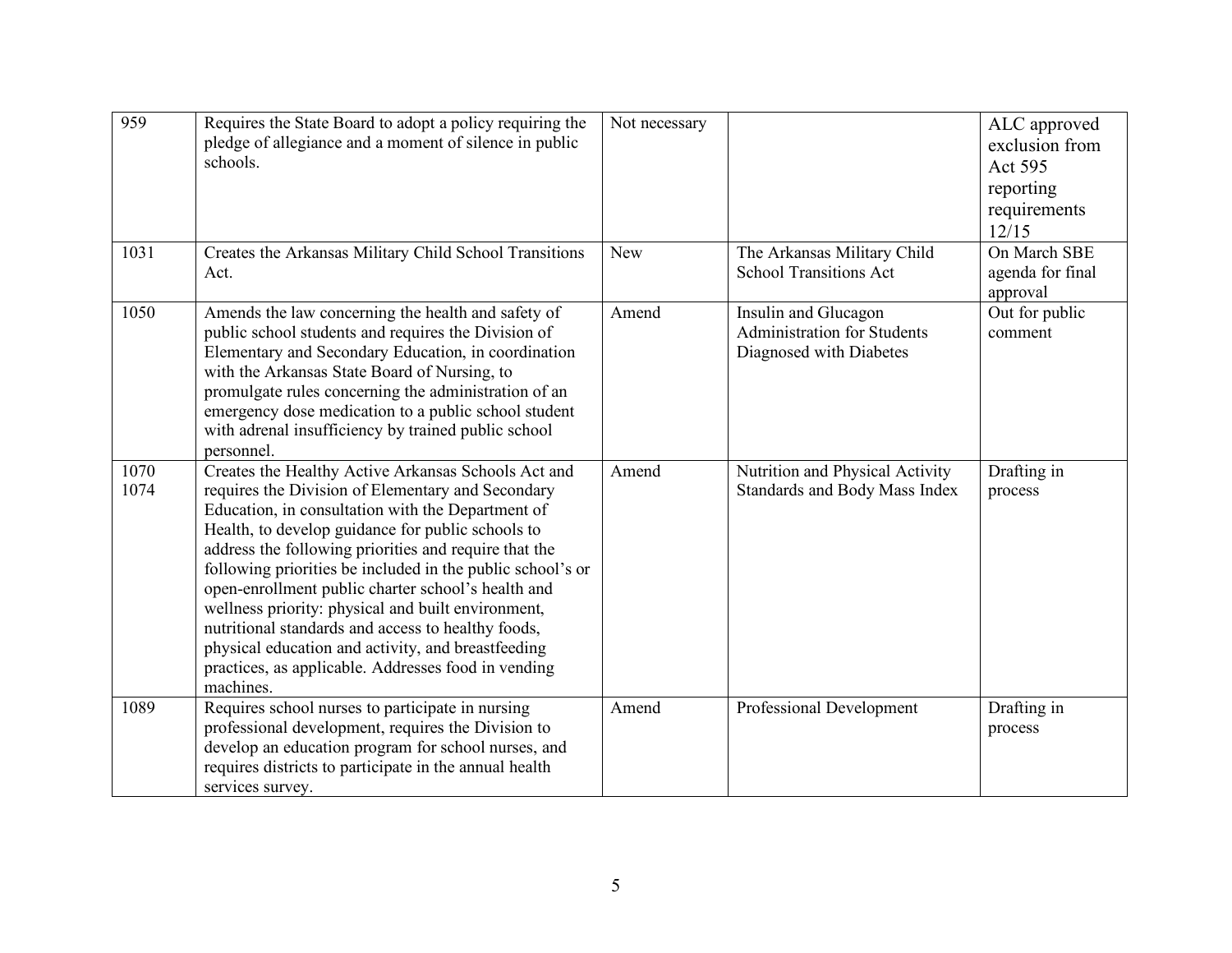| Act           | <b>Description</b>                                        | New/Amend/        | <b>Rule Title:</b>        | <b>Status</b>                      |
|---------------|-----------------------------------------------------------|-------------------|---------------------------|------------------------------------|
| <b>Number</b> |                                                           | <b>Repeal/Not</b> | DHE Rules Governing       |                                    |
|               |                                                           | necessary         |                           |                                    |
| 69            | Enhances higher education fiscal accountability and       | Not necessary     |                           | ALC approved                       |
|               | transparency and amends provisions of the Arkansas        |                   |                           | exclusion from                     |
|               | Code concerning student accounts receivable policies      |                   |                           | <b>Act 595</b>                     |
|               | and certain financial condition reports.                  |                   |                           | reporting                          |
|               |                                                           |                   |                           | requirements                       |
|               |                                                           |                   |                           | 12/15                              |
| 79            | Amends provisions of the Arkansas Code concerning         | Amend             | The Governor's Scholars'  | Final approval                     |
| 217           | scholarship requirements and eligibility criteria.        |                   | Program                   | by HECB 1/28;                      |
| 331           |                                                           |                   |                           | requested                          |
| 743           |                                                           |                   |                           | placement on next<br><b>ALC</b>    |
|               |                                                           |                   |                           | subcommittee                       |
|               |                                                           |                   |                           | agenda                             |
| 80            | Amends provisions of the Arkansas Code concerning         | Amend             | The Arkansas Academic     | Final approval                     |
| 636           | scholarship requirements and eligibility criteria.        |                   | Challenge Scholarship     | by HECB 1/28;                      |
|               |                                                           |                   |                           | requested                          |
|               |                                                           |                   |                           | placement on next                  |
|               |                                                           |                   |                           | <b>ALC</b>                         |
|               |                                                           |                   |                           | subcommittee                       |
| 82            | Amends provisions of the Arkansas Code concerning         | Amend             | The Arkansas Concurrent   | agenda                             |
|               | scholarship requirements and eligibility criteria.        |                   | Challenge Scholarship     | Final approval<br>by HECB $1/28$ ; |
|               |                                                           |                   |                           | requested                          |
|               |                                                           |                   |                           | placement on next                  |
|               |                                                           |                   |                           | ALC                                |
|               |                                                           |                   |                           | subcommittee                       |
|               |                                                           |                   |                           | agenda                             |
| 388           | Adds private, non-profit institutions of higher education | Amend             | The Arkansas Future Grant | Final approval                     |
|               | as approved institutions for purposes of the Arkansas     |                   |                           | by HECB $1/28$ ;                   |
|               | Future Grant Program.                                     |                   |                           | requested                          |

## *Division of Higher Education*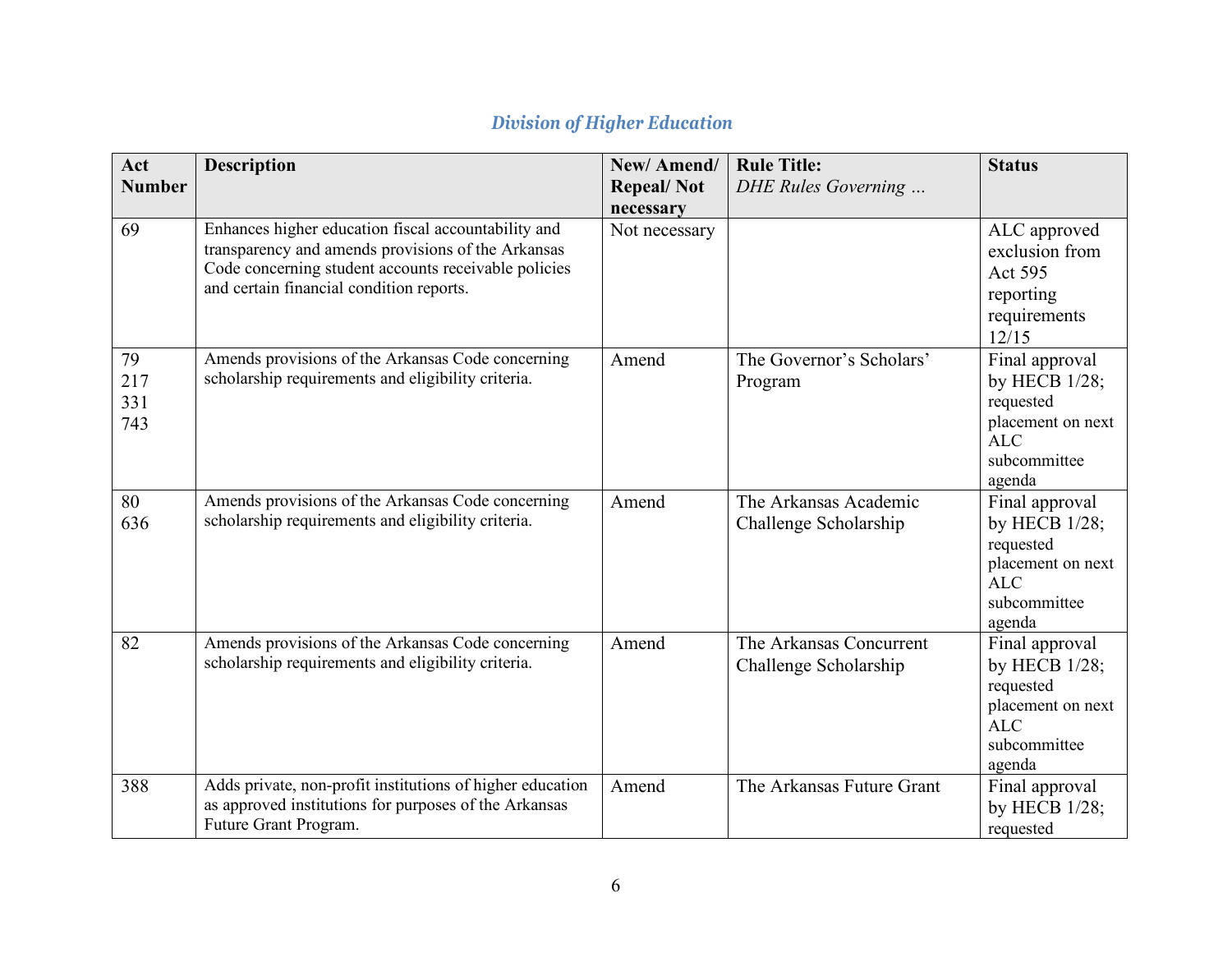|     |                                                    |               |                              | placement on next<br>ALC |
|-----|----------------------------------------------------|---------------|------------------------------|--------------------------|
|     |                                                    |               |                              | subcommittee             |
|     |                                                    |               |                              |                          |
|     |                                                    |               |                              | agenda                   |
| 539 | Creates the Higher Education Consumer Guide Act.   | Not necessary |                              | ALC approved             |
|     |                                                    |               |                              | exclusion from           |
|     |                                                    |               |                              | Act 595                  |
|     |                                                    |               |                              | reporting                |
|     |                                                    |               |                              | requirements             |
|     |                                                    |               |                              | 12/15                    |
| 636 | Establishes procedure and funding requirements for | Amend         | The Arkansas Workforce       | Final approval           |
|     | scholarships funded with net revenue.              |               | Challenge Scholarship        | by HECB 1/28;            |
|     |                                                    |               |                              | requested                |
|     |                                                    |               |                              | placement on next        |
|     |                                                    |               |                              | <b>ALC</b>               |
|     |                                                    |               |                              | subcommittee             |
|     |                                                    |               |                              | agenda                   |
| 958 | Creates the Star-Spangled Banner Act.              | <b>New</b>    | The Star-Spangled Banner Act | On April HECB            |
|     |                                                    |               |                              | agenda for final         |
|     |                                                    |               |                              | approval                 |
| 988 | Allows dependents of veterans to receive tuition   | Amend         | Veterans' Dependents'        | Final approval           |
|     | waivers.                                           |               | Scholarships                 | by HECB 1/28;            |
|     |                                                    |               |                              | requested                |
|     |                                                    |               |                              | placement on next        |
|     |                                                    |               |                              | ALC                      |
|     |                                                    |               |                              | subcommittee             |
|     |                                                    |               |                              | agenda                   |

## *Commission for Public School Academic Facilities and Transportation*

| Act(s) | <b>Description of Act(s)</b> | <b>Rule: New/</b> | <b>Rule Title:</b>         | <b>Status</b> |
|--------|------------------------------|-------------------|----------------------------|---------------|
|        |                              | Amend/            | $CAPSAFT Rules Government$ |               |